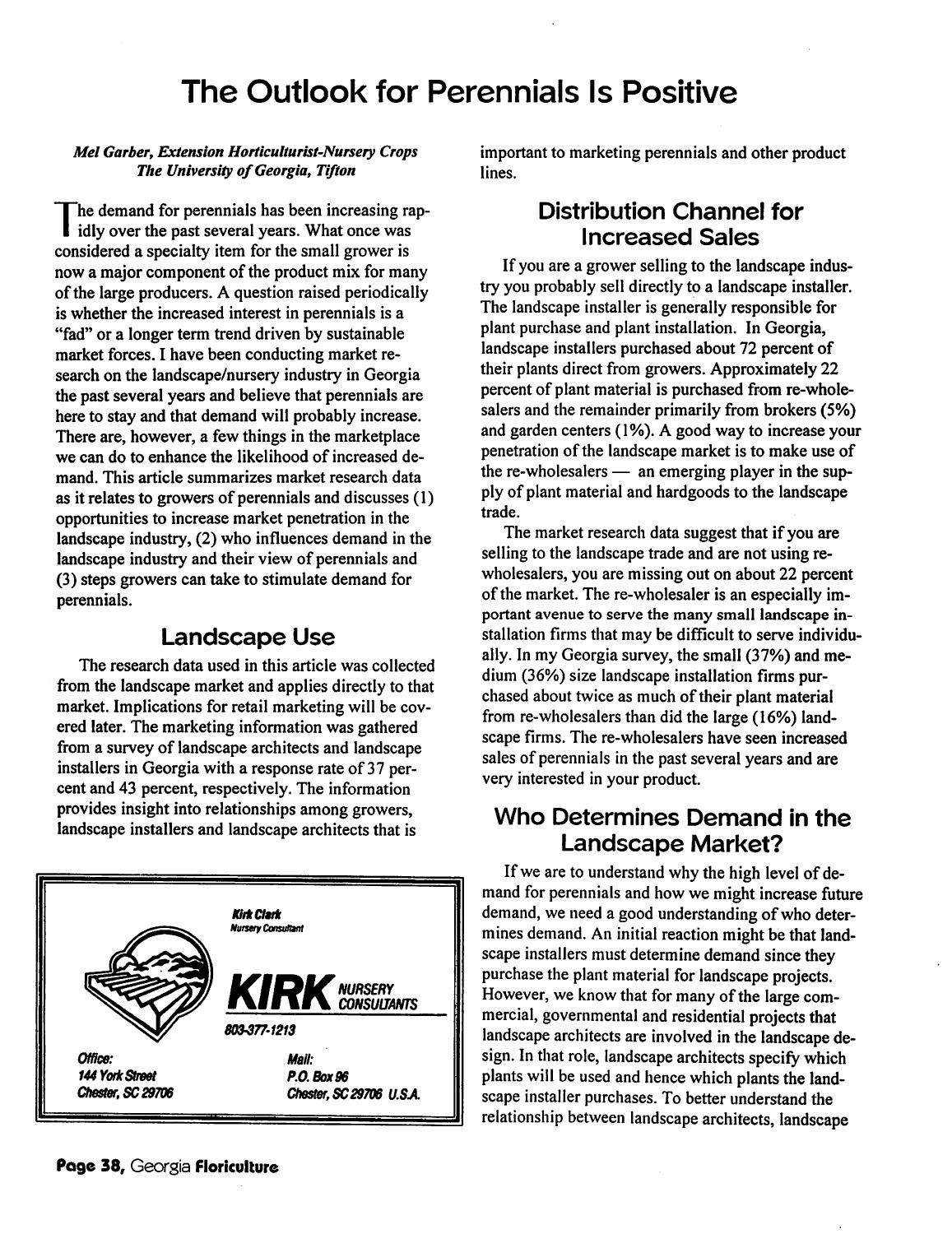contractors and growers, I conducted market research studies on the decision making and plant material trends as viewed by these two groups.

In Georgia, I found that 76 percent of the plant material purchased by landscape installers had been specified by landscape architects. This says that land scape architects are having a major influence on which plants are used in the landscape market, includ ing herbaceous perennials. The percentage of plants specified by landscape architects varied with the size of the landscape installation firm, with large firms (84%) having more plants specified by landscape ar chitects than small (29%) or medium size (40%) firms. The large landscape installation firms had an nual plant purchases of between \$200,000 and \$2,000,000. This suggests that growers should have a marketing plan that directs resources toward land scape architects and landscape installers. Question your landscape installer customers regarding their re lationship with landscape architects and focus re sources accordingly. At a minimum you should be aware of plant materials specified by landscape archi tects, because this will influence purchasing decisions of all firms, including smaller firms that observe plants in commercial and residential landscapes.

## Future Demand for Perennials in the Landscape Market?

I am very optimistic about the opportunity for a sustained increase in the future demand for perennials.

Some of that conviction comes from the survey of landscape architects and landscape installers. Land scape architects were asked to identify trends that could affect the type of plants specified for landscape projects. The trends identified, in descending order, were (1) availability or lack of water, (2) need for low maintenance landscapes, (3) environmental movement and emphasis on naturalized landscapes, (4) more color, especially from perennial plants, (5) less pesti cide use in the landscape and (6) smaller areas to landscape. The same question on plant material trends in a subsequent survey of landscape installers resulted in identification of essentially the same trends.

Perennials represent about 6 percent of the value of plants specified by landscape architects. However when asked to rate the future need for nine categories of plants (less, same, more), perennials received the highest rating. About two-thirds of the firms indicated that they would use more perennials in the future. This is a very positive sign for future sales of per ennials from a group with significant influence on demand.

Conversations with landscape architects reveal further insight into why they use, and might continue to increase their use, of perennials. Herbaceous per ennials are viewed as middle-of-the-road in terms of amount of water required. But perennials are viewed as capable of withstanding dry periods and even if they are adversely affected, they are at least capable of recovering from the period of drought, **e.g.** they are fairly tough and survive drought/water restrictions.